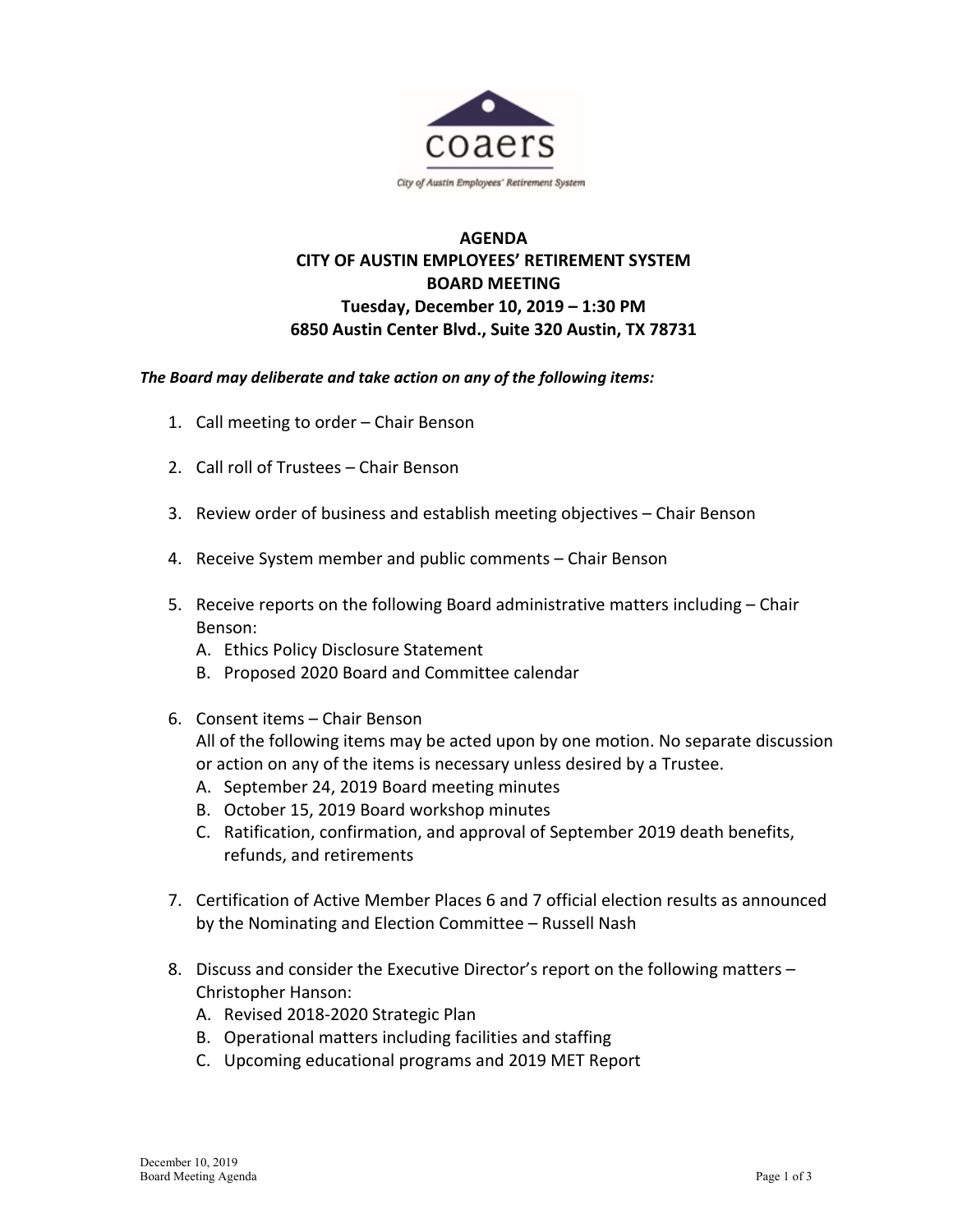- 9. Benefits and Services Committee:
	- A. Receive report from November 12, 2019 Committee meeting Committee Chair Van Eenoo
	- B. Discuss and consider recommended actuarial assumption changes for the December 31, 2019 actuarial valuation and future valuations – Lewis Ward, GRS **Consulting**
	- C. Discuss and consider the implementation of administrative changes related to new actuarial assumptions – Russell Nash
	- D. Discuss and consider Benefits Administration Policies including Russell Nash:
		- 1. Board approved benefits administration policy
		- 2. Benefits administration resolution 2019‐1210
		- 3. Repeal of current Board Approved Policies related to benefits administration
- 10. Discuss and consider interest allocation on member deposits for 2019 Russell Nash
- 11. Audit and Risk Committee
	- A. Receive report from November 12, 2019 Audit and Risk Committee meeting Committee Chair Liu
	- B. Discuss and consider KPMG LLP engagement letter Donna Boykin
	- C. Discuss and consider 2020 administrative budget Christopher Hanson
- 12. Investment Committee
	- A. Receive reports on the following matters:
		- 1. November 15, 2019 Committee meeting Committee Chair Canales‐Zarate
		- 2. Update on investment governance and strategy initiatives David Veal
		- 3. Update on investment risk framework David Stafford
	- B. Discuss and consider revisions to Investment Policy Statement and Investment Implementation Policy – David Veal
	- C. Discuss and consider revised Committee Charter David Veal
	- D. Discuss and consider Premier List, investment manager agreements, side letters, and funding implementation plans for Multi‐Asset – David Veal
	- E. Discuss and consider Premier List, investment manager agreements, side letters, and funding implementation plans for Global Equities and Fixed Income – Ty Sorrel
	- F. Discuss and consider Master Custody Agreement side letter and fee schedule Christopher Hanson
	- G. Discuss and consider 2020 investment resource budget David Veal
- 13. Receive report from November 12, 2019 Policy Committee meeting Chair Benson
- 14. Receive report from November 12, 2019 Disability Committee meeting Committee Chair Merriman